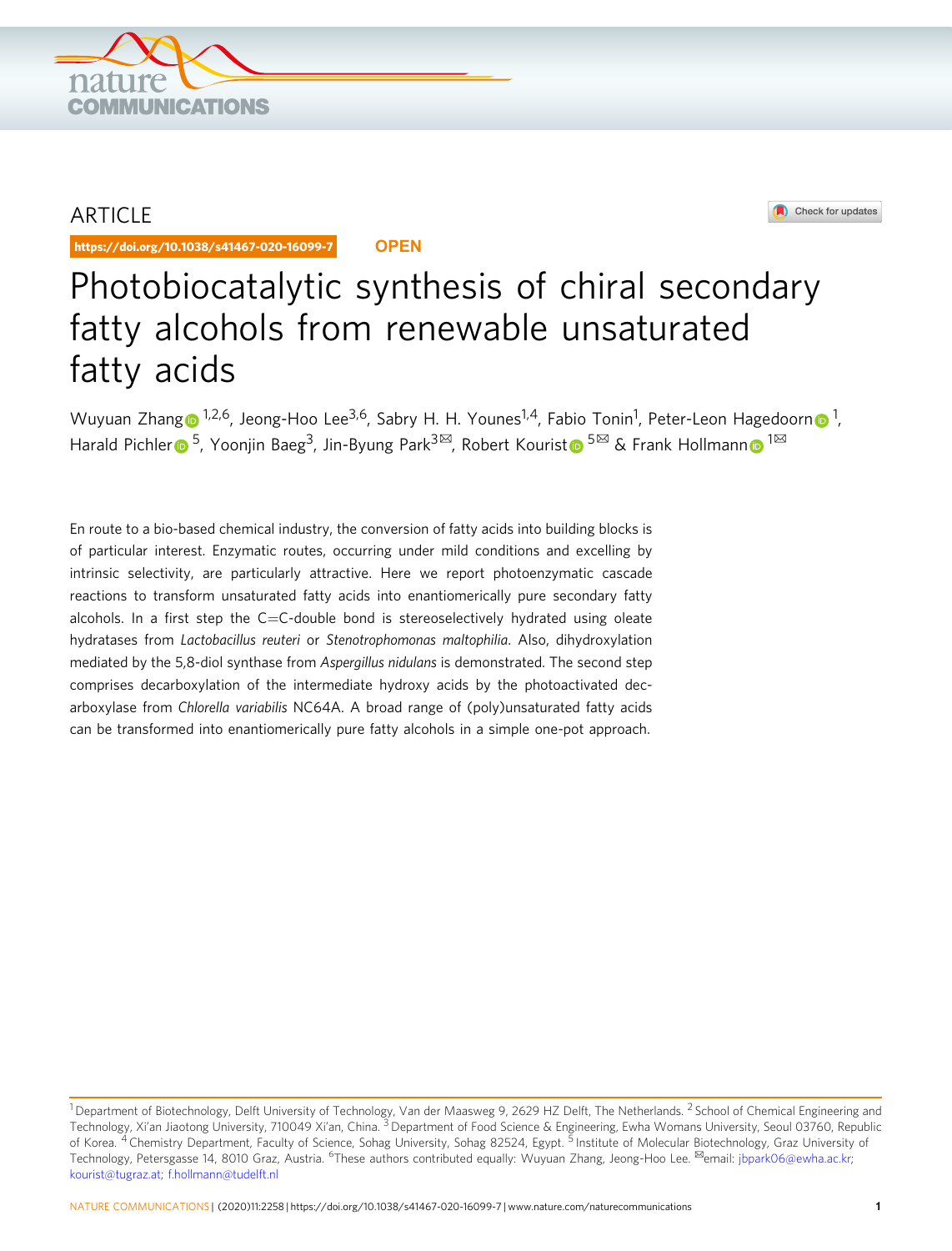Envisioning a biobased chemical industry, there is an increasing interest in the transformation of biomass-derived starting materials into chemical building blocks<sup>1,[2](#page-6-0)</sup>. Natural fatty acids are particularly interesting building blocks, especially if derived from agricultural wastes or non-edible sources. Until recently, chemical methodologies for the conversion of fatty acids or their glycerides have been largely restricted to their (trans) esterification for the production of biodiesel<sup>[3](#page-6-0)</sup> or cosmetic esters<sup>4</sup>. This situation is changing dramatically with various research groups developing new chemistries to valorise fatty acids (Fig. 1).

For example, with the discovery of the fatty acid decarboxylase OleT<sup>[5](#page-6-0)-[7](#page-6-0)</sup> or UndA/B<sup>[8](#page-6-0)</sup>, synthesis of terminal alkenes from fatty acids has come into reach<sup>[6,9](#page-6-0)–[12](#page-6-0)</sup> giving access to chemical building blocks $13,14$ . Also the hydroxylation of fatty acids using P450 monooxygenases<sup>[15](#page-6-0)</sup>, per-oxygenases<sup>16,17</sup> or dioxygenases<sup>[18](#page-7-0)</sup> is receiving increasing attention. The resulting hydroxy acids may be interesting building blocks for biobased and biodegradable polyesters. Oxyfunctionalisation of unsaturated fatty acids can also be achieved via selective water addition to the cis-C=C-double bond<sup>19,20</sup> or via allylic hydroperoxidation<sup>[21](#page-7-0)</sup> followed by C–C-bond cleavage<sup>[22](#page-7-0)–[27](#page-7-0)</sup> or isomerisation to diols<sup>[28](#page-7-0),[29](#page-7-0)</sup>. Also the selective reduction of the carboxylate group to either the alcohol or aldehyde moiety is possible $30,31$ . Finally, the chemoenzymatic epoxidation of unsaturated fatty acids exploiting the 'perhydrolase' activity of lipases is worth mentioning 32,33.

Long-chain secondary alcohols, which may be active ingredients in cosmetic formulations $34,35$  $34,35$  $34,35$ , performance additives in oleochemicals or building blocks in natural product synthesis<sup>[36](#page-7-0)</sup> and for organic photosensitisers $37$ , are currently not accessible from natural fatty acids. Established synthetic routes almost exclusively build on Grignard-type reactions of halide-derived nucleophiles with aldehydes or formic acid esters $37$ , thereby necessitating multistep syntheses, leading to racemic products and generating significant amounts of salt wastes.

Recently, a decarboxylase from Chlorella variabilis NC64A (CvFAP) has been reported<sup>38</sup>, enabling the synthesis of alkanes from fatty acids<sup>[39,40](#page-7-0)</sup> or the kinetic resolution of  $\alpha$ -substituted acids[41.](#page-7-0) Compared to existing chemical decarboxylation path-ways<sup>[42](#page-7-0)</sup>, CvFAP appears particularly attractive due to the high chemoselectivity of the CvFAP-reaction under mild reaction condition and its high-functional group tolerance (leaving C=Cdouble bonds and OH-groups present in the starting material unaltered). CvFAP is a photoenzyme, i.e., its catalytic activity depends on the activation by light. More specifically, only the photoexcited flavin prosthetic group is sufficiently reactive for a single electron-transfer from the enzyme-bound carboxylate and thereby to initiate the decarboxylation reaction<sup>38</sup>.

Fascinated by the synthetic possibilities offered by CvFAP we became interested in further elucidating its substrate scope and used it for the synthesis of functionalised alkane products (Scheme 2). We envision starting from unsaturated fatty acids, first introducing the alcohol functionality using either a fatty acid hydratase (Fig. [2,](#page-2-0) Cascade 1 or a diol synthase (Fig. [2,](#page-2-0) Cascade 2) followed by CvFAP-catalysed decarboxylation.

#### Results

Design of the photoenzymatic cascades. The photoactivated carboxylic acid decarboxylase CvFAP was produced by recombinant expression in Escherichia coli following established pro-tocols<sup>[38](#page-7-0)</sup> (see Supplementary Methods) and used either as cell-free extracts or in whole cells. For the hydration of unsaturated fatty acids we first chose the oleate hydratase from Lactobacillus reuteri  $(LrOhyA)$ . The synthetic gene encoding  $LrOhyA$  (Accession number: WP\_109913811) was cloned into a pET28 vector and the enzyme was recombinantly expressed in E. coli BL21 (DE3) cells (Supplementary Fig. 1). Lyophilised cells containing LrOhyA were used for further reactions. It is worth mentioning here that empty E. coli cells (not containing any of the plasmids mentioned above) exhibited neither hydratase nor decarboxylation activity (Supplementary Fig. 5).

We first drew our attention to the hydratase/decarboxylase cascade, which indeed proceeded as envisioned. LrOhyA catalysed the hydration of oleic acid (Supplementary Fig. 6) followed by CvFAP-catalysed decarboxylation of the intermediate



Fig. 1 Natural fatty acids as building blocks. In recent years, biocatalytic methodologies for the transformation of fatty acids have practically exploded. For example: a hydrolase-catalysed esterification of amidation<sup>[4](#page-6-0)</sup>, **b** reductase-catalysed reduction of the carboxylate group to the corresponding aldehyde and alcohol<sup>30,31</sup>, c P4[5](#page-6-0)0-peroxygenase-catalysed oxidative decarboxylation yielding terminal alkenes<sup>5-[7](#page-6-0)</sup>, d photodecarboxylase-catalysed decarboxylation yielding alkanes<sup>[38,39](#page-7-0)</sup>, e hydratase-catalysed water addition to C=C-bonds<sup>50</sup>, f lipoxygenase-catalysed allylic hydroperoxidation<sup>21</sup>, g use of mono-, di- and per-oxygenases for the terminal hydroxylation and further transformation into acids or amines as polymer building blocks<sup>[15](#page-6-0)-[18,51](#page-7-0)</sup>, and **h** multi-enzyme cascades yielding short-chain acids<sup>22-27</sup>.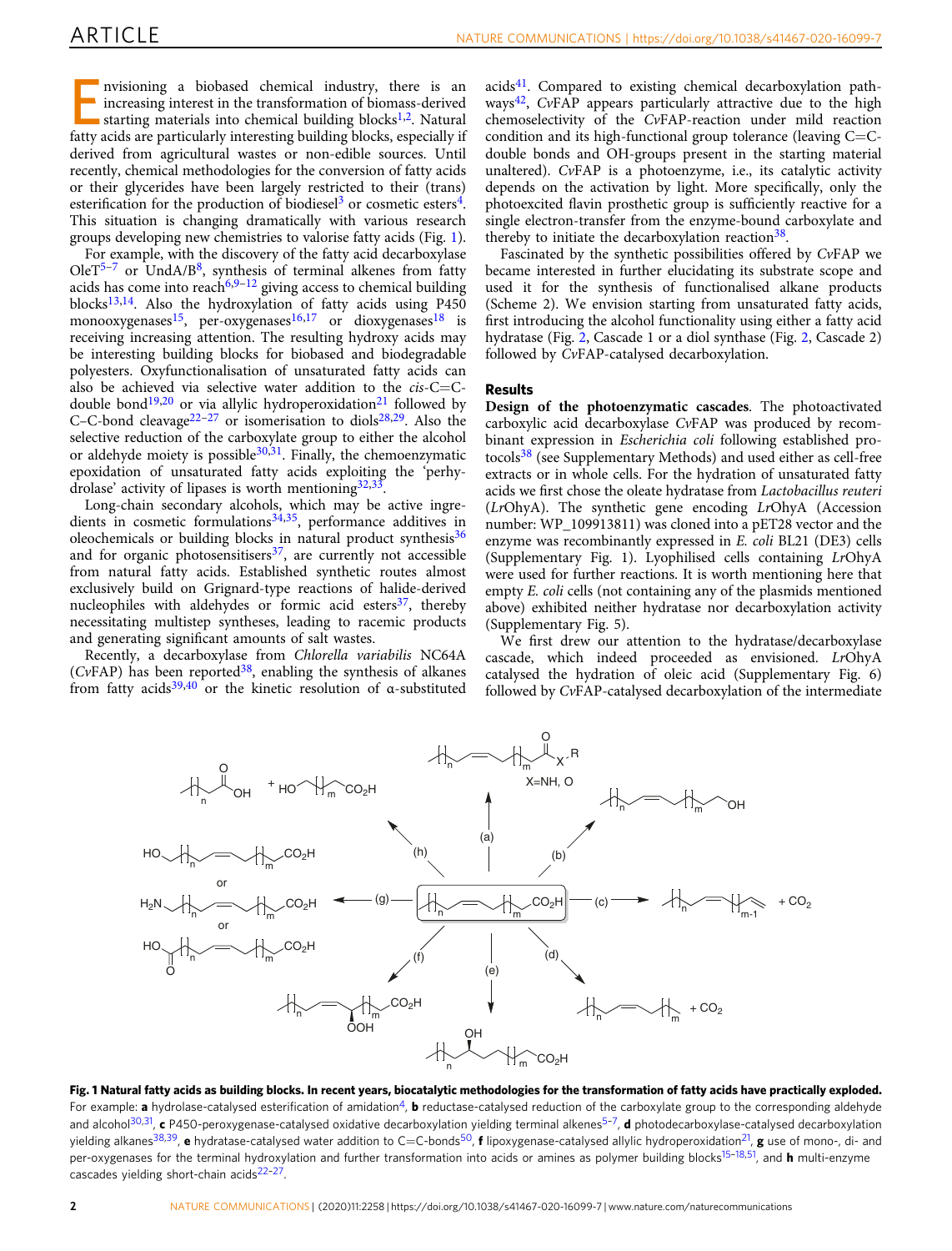<span id="page-2-0"></span>

Fig. 2 Proposed photoenzymatic cascades to transform unsaturated fatty acids into secondary alcohols. a Cascade 1 comprises the (stereoselective) addition of water to C=C-double bonds catalysed by fatty acid hydratases (FAHs) followed by the decarboxylation mediated by the photoactivated decarboxylase from Chlorella variabilis NC64A (CvFAP) generating secondary long-chain alcohols; **b** cascade 2 combines 5,8-diol synthase from Aspergillus nidulans (AnDS) with CvFAP yielding diols.

hydroxy acid to yield 9-heptadecanol (Supplementary Fig. 7). To identify the factors influencing the product formation of the photoenzymatic cascade we further used oleate as model substrate. Using cell-free preparations of LrOhyA gave only low-product formation (0.4 mM of the desired 9-heptadecanol starting from oleic acid). We attribute this to a relative poor stability of LrOhyA under these conditions and therefore focussed using LrOhyA in lyophilised whole cells. It is also worth mentioning here that one-pot one-step procedures (i.e., performing the hydration and the decarboxylation reaction at the same time) predominantly yielded the decarboxylation product of oleic acid ((Z)-heptadec-8-ene). Wild-type oleate hydratase requires a carboxylic acid function, which precludes hydration of ((Z) heptadec-8-ene $43$ . Therefore, for all further experiments we followed a one-pot two-step procedure, i.e., first performing the hydration reaction followed by the addition of CvFAP to the reaction mixture and illumination to promote the decarboxylation reaction.

Full hydration of 7 mM oleic acid (1a) was achieved within 11 h while the subsequent photoenzymatic decarboxylation was considerably faster (Fig. [3\)](#page-3-0). A systematic variation of the reaction parameters (Supplementary Fig. 53) confirmed our initial assumption that LrOhyA represents the limiting factor in the catalytic cascade. Relatively high LrOhyA concentrations (lyophilised cells, 15–20 g L<sup>-1</sup>) were necessary to obtain full conversion of oleic acid into the desired product (1c) within the time frame of the experiment.

Investigating the substrate scope. Encouraged by this proof-ofconcept, we further investigated the substrate scope of the photoenzymatic cascade reaction. A broad range of (poly)unsaturated fatty acids were converted into the corresponding alcohols (Fig. [4](#page-4-0) and Supplementary Figs. 8–48). Especially, Δ9-unsaturated fatty acids were converted in acceptable to good yields (24–74%) into the corresponding alcohols. In those cases where poor conversion into the desired alcohols was observed, the hydration step was overall limiting (Supplementary Tables 1 and 2) and the corresponding unsaturated alkenes were the main products. We also investigated the optical purity of the corresponding products. Since commercial standards for most of the products were not available, we performed O-acylation of the alcohol product using  $(S)-(+)$ -O-acetylmandelic acid for NMR analysis to determine their optical purity (Supplementary Fig. 49). Very pleasingly, in

most cases, essentially enantiomerically pure products were obtained.

The cascade using linoleic acid (4a) was scaled-up (for details see preparative-scale synthesis in Supplementary Methods). From a semi-preparative transformation, overall 82.5 mg (32.5% isolated yield) of the desired optically pure alcohol (4c) was obtained.

At this stage, we identified three major limitations of the current reaction system: (1) poor substrate loadings due to the poor solubility of the lipophilic fatty acid starting materials, (2) low overall reaction rates, especially of the hydration step, and (3) the need for two individual catalyst systems (OhyA and CvFAP).

Use of two-liquid phase reactions. To address the solubility issue, we evaluated the well-established two-liquid system wherein a hydrophobic organic phase serves as substrate reservoir and product sink $39$ . Given the fact, that the fatty acid substrates of interest are generally obtained from natural trigycerides, this appeared a suitable organic phase (Fig. [5\)](#page-5-0). We evaluated this approach by using triolein as organic phase containing 20 mM oleic acid. In this way, 17.4 mM of 9-heptadecanol was obtained starting from 20 mM of oleic acid dissolved in triolein (87% yield, see Supplementary Table 3). The obvious next step was to extend the cascade by a hydrolase step to enable triglycerides as starting materials (Fig. [5\)](#page-5-0). Again using triolein as organic phase the lipase from Candida rugosa (CrLip) catalysed the hydrolysis of the triglyceride while  $Lr$ OhyA mediated the hydration of the C=Cdouble bond. After the illumination of the reaction mixture in the presence of CvFAP, 6.9 mM of 9-heptadecanol was observed in the organic phase. In the current setup (devoid of external pH control), the hydrolysis of triolein was very fast, leading to an acidification of the aqueous layer, as confirmed by a pH paper test. As a consequence, the CvFAP-catalysed decarboxylation slowed down considerably and the intermediate hydroxy acid represented the main product. We expect that higher product concentrations will be possible by controlling the pH of the reaction more stringently $39$ .

Co-expression of both enzymes. Next, we addressed the low productivity issue as well as the need for two individual catalysts by constructing a co-expression system in E. coli. Instead of using LrOhyA we used the fatty acid hydratase from Stenotrophomonas maltophilia (SmOhyA), which had been reported to exhibit a very promising specific activity of 2.7 U mg<sup>-1</sup> (refs.  $44,45$ ). A previously optimised SmOhyA expression system in E. coli (i.e.,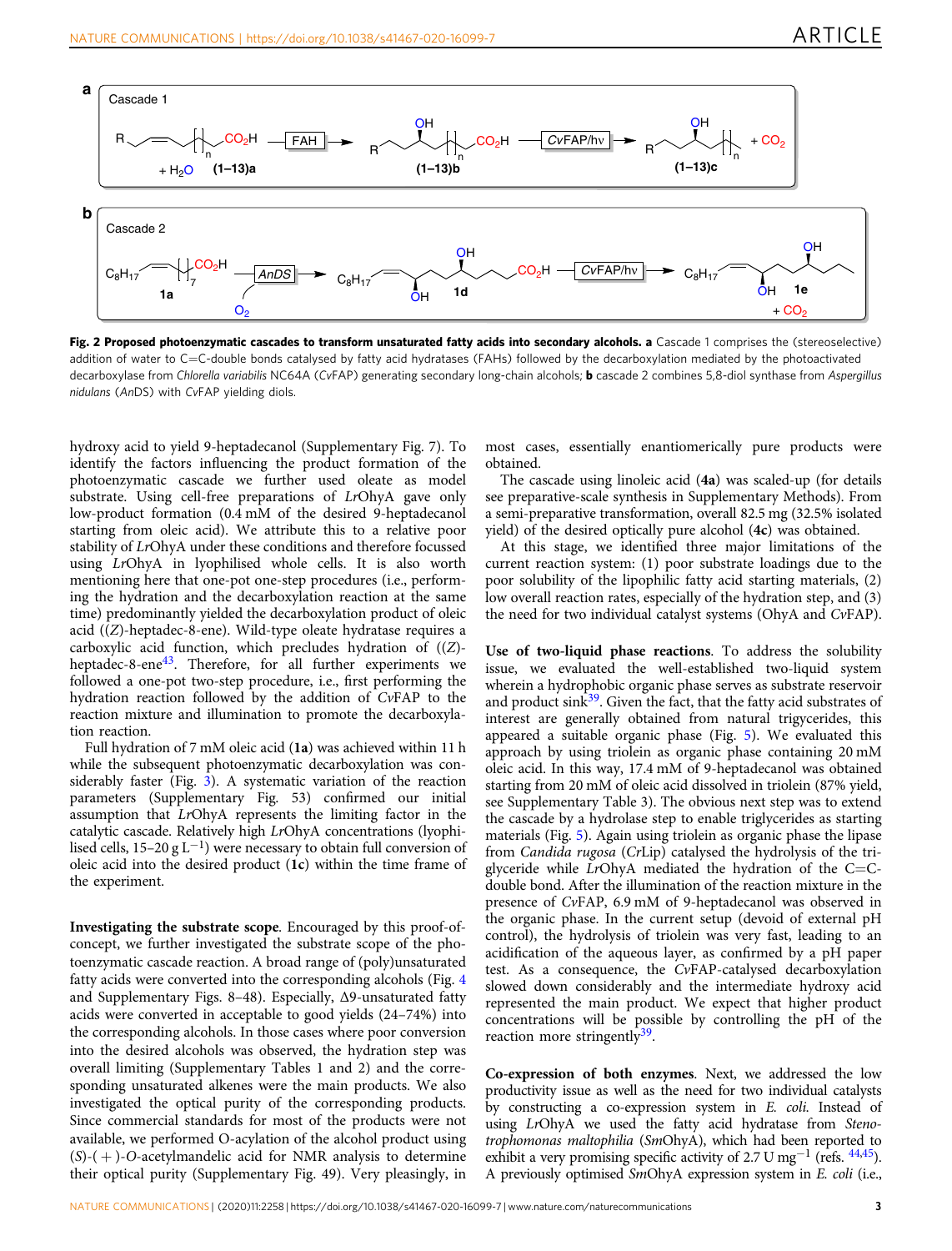<span id="page-3-0"></span>![](_page_3_Figure_2.jpeg)

Fig. 3 Proposed photoenzymatic cascade to transform oleic acid into 9-heptadecanol. a: Recation scheme. b shows a representative time course of the cascade reaction. Reaction conditions: [oleic acid] = 7 mM, [LrOhyA cells] = 15 g L $^{-1}$ , [CvFAP] = 2 µM, Tris-HCl buffer pH 8.0 (100 mM, with 50 mM of NaCl), illumination with blue light (λ = 450 nm; intensity = 13.7 mE L<sup>−1</sup> s<sup>−1</sup>): oleic acid (black squares), 10-hydroxystearic acid (green circles), 9heptadecanol (blue diamonds). Values represent the average of duplicates ( $n = 2$ ). Error bars indicate the standard deviation.

 $p$ ACYC-PelBSS-OhyA $)$ <sup>[46](#page-7-0)</sup> was used as chassis for the recombinant expression of CvFAP (yielding a recombinant E. coli BL21 (DE3) pACYC-PelBSS-OhyA/pET28a-CvFAP). Indeed co-overexpression of both enzymes was possible (Supplementary Fig. 4). We, therefore, used this catalyst for the combined hydration/decarboxylation of oleic acid yielding 9-heptadecene  $(1c, Fig. 6)$  $(1c, Fig. 6)$  $(1c, Fig. 6)$ .

Despite the lower catalyst loading as compared to the experiment shown in Fig. 3 (7  $g_{CDW}$  L<sup>-1</sup> instead of 15  $g_{CDW}$  L<sup>-1</sup>) a much higher hydration rate of oleic acid (86 U  $g^{-1}$ <sub>CDW</sub>) was observed resulting in more than 90% conversion of oleic acid into 10-hydroxyoctadecanoic acid (1b) within 7.5 min after which the decarboxylation reaction was initiated by commencing illumination of the reaction mixture with blue light. The rate of the decarboxylation was comparable with the rate shown in Fig. 3. It is worth mentioning that non-converted oleic acid was decarboxylated to (Z)-heptadec-8-ene.

Enlarging the scope of hydratases. In addition to the above-used fatty acid hydratases, a range of further fatty acid hydroxylating enzymes (e.g., linoleate 9S-lipoxygenase from Myxococcus xanthus<sup>47</sup>, 7,10-diol synthase from Pseudomonas aeruginosa<sup>29</sup>, and 5,8-diol synthase from Aspergillus nidulans<sup>[28](#page-7-0)</sup>) have been reported. The 5,8-diol synthase from A. nidulans (AnDS) for example caught our attention as this bifunctional enzyme adds two instead of only one OH functionalities into oleic acid by a two-step reaction (Fig. [7](#page-6-0)). Thereby, a three step cascade mediated by two enzymes was established for the preparation of (Z)-heptadec-8 ene-4,7-diol (1e) from oleic acid.

For the dihydroxylation of oleic acid, 5,8-diol synthase from A. nidulans (AnDS) was used. The first recombinant E. coli expressing AnDS (E. coli BL21(DE3) pET21a-AnDS<sup>[48](#page-7-0)</sup>, however, showed only poor AnDS-activity (Supplementary Fig. 54(A)). Introduction of the signal sequence of PelB directed the enzyme into the periplasm<sup>46,49</sup>. Notably, E. coli BL21(DE3) pACYC-PelBSS-AnDS displayed approximately 10-fold greater transformation rates and 2.3-fold higher final product concentration, as compared to the original strain  $E$ . *coli* BL21(DE3) pET21a- $AnDS$ (Supplementary Fig. 54(B)). Having a suitable diol synthase and the photodecarboxylase at hand, we performed the conversion of oleic acid (Fig. [7](#page-6-0)). Already after 1 h, 95% of the starting material had been converted into the diol (1e). Initiating the decarboxylation reaction by illumination of the reaction mixture led to an abrupt decrease in all carboxylic acids present to the corresponding alkanes. The chemical identity of the final product as well as the intermediate hydroxy acid were confirmed via GC/MS (Supplementary Fig. 51) and NMR analytics (Supplementary Fig. 50).

Overall, in this contribution we have demonstrated that secondary fatty alcohols can be obtained from unsaturated fatty acids using a cascade of fatty acid hydratase or diol synthase and fatty acid decarboxylase. The substrate scope of the current system is fairly broad giving access to enantiomerically pure alcohols from renewable starting materials. Admittedly, the product titres achieved in this proof-of-concept study are too low to be economically and environmentally attractive. Further work in our groups will focus on the expansion of this proof-ofconcept experiments for synthetic application, increasing the product yields and the investigation of their biological properties such as anti-microbial activity.

#### Methods

Preparation of the biocatalysts. Oleate hydratase from Lactobacillus reuteri (LrOH) was produced via recombinant expression in E. coli BL21 (DE3) cells harbouring pET28a(+) LrOH (Supplementary Fig. 4). These cultures were grown overnight in lysogeny broth (LB) medium, containing 30 μg mL–<sup>1</sup> kanamycin. The pre-cultures were used to inoculate large cultures (1000 mL  $LB + 50 \mu g \, \text{mL}^{-1}$ kanamycin in 5 L shake flasks). Cells were grown at 37 °C, 180 rpm, until an  $OD_{600}$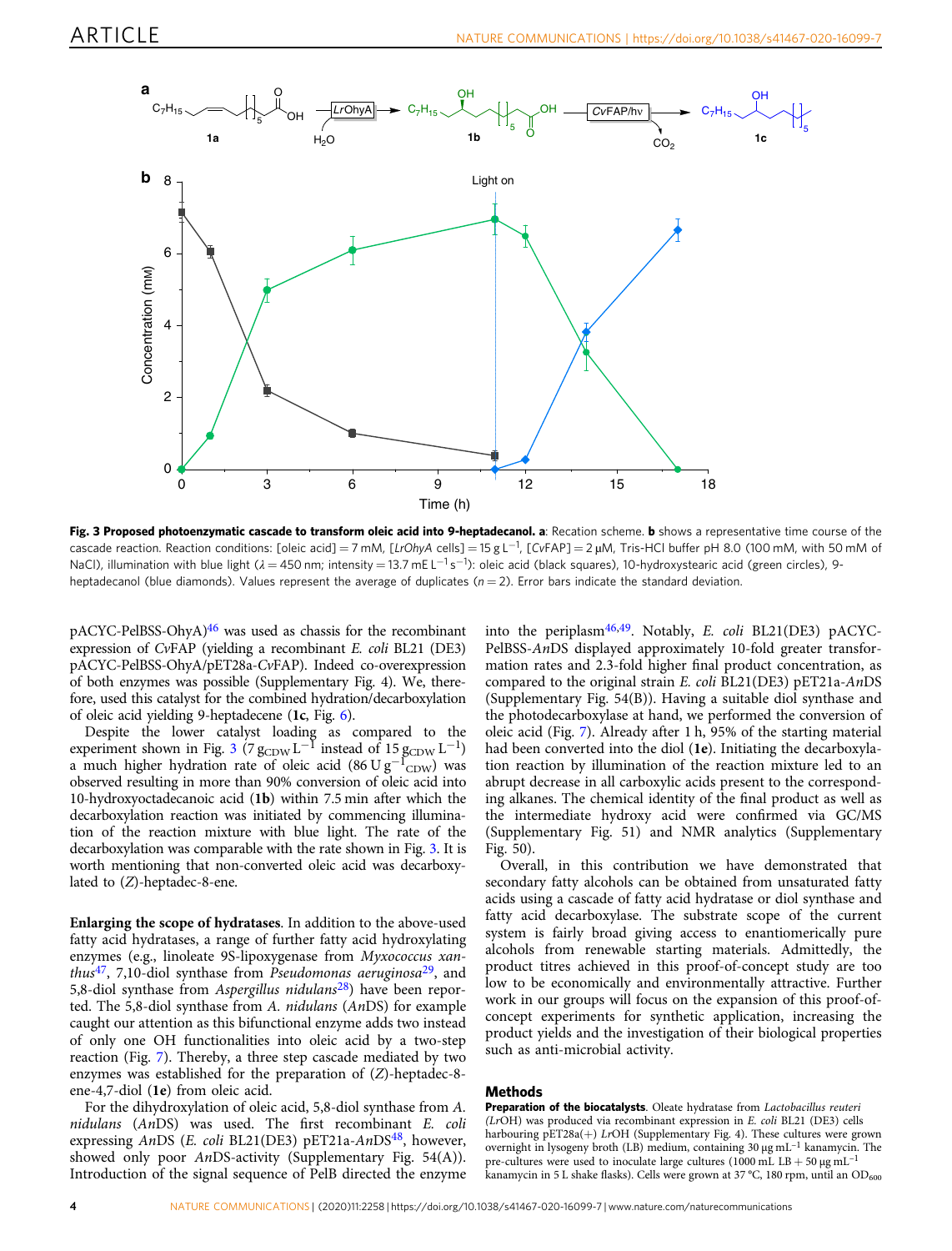<span id="page-4-0"></span>![](_page_4_Figure_2.jpeg)

Fig. 4 Preliminary product scope of the proposed photoenzymatic reaction system. Reaction conditions: [substrate] = 5 mM, [LrOhyA-cells] = 20 g L<sup>−1</sup>, [CvFAP] = 2 μM, Tris-HCl buffer (100 mM, with 50 mM of NaCl), blue light (λ = 450 nm; intensity = 13.7 mE L<sup>−1</sup> s<sup>−1</sup>). The reactions were performed in a two-step fashion: first the LrOhyA-catalysed hydration reaction was performed for 11 h followed by addition of CvFAP and illumination for another 6 h. nd not determined. Conversion=[product]<sub>final</sub>×[substrate]<sub>initial</sub>−1×100%; determined via GC, conversions determined via <sup>1</sup>H NMR are shown in Supplementary Tables 2 and 3. The enantiomeric excess (e.e.) was determined by <sup>1</sup>H NMR analysis after the fatty alcohols were derivatised by (S)-(+)-Oacetylmandelic acid (details see Supplementary Tables 1 and 2).

between 0.6 and 0.8 was reached. Protein production was induced by the addition of 0.5 mM isopropyl-β-D-thiogalactopyranoside (IPTG) (final concentration) and the cells were left at 20 °C, 180 rpm, for overnight (18 h). Cells were harvested by centrifugation  $(11{,}000 \times g$  at  $4\,^{\rm o}\textrm{C}$  for 10 min), washed with Tris-HCl buffer (50 mM, pH 7.5, 100 mM NaCl) and centrifuged again. The cell pellets were collected and stored at −80 °C for further use. The expression level of LrOH was found to be rather reproducible (9.7  $\pm$  1 mg *LrOH* per gram cell dry weight) from various expression experiments at different scales (50 mL to 9.6 L).

5,8-Diol synthase from Aspergillus nidulans (AnDS) was expressed in E. coli BL21(DE3) by using the recombinant plasmids (i.e, pET21a-AnDS<sup>[33](#page-7-0)</sup> and pACYC-PelBSS-AnDS) (see the SI for details). The recombinant E. coli cultures were grown overnight in terrific broth (TB) medium containing the appropriate antibiotics. The pre-cultures were used to inoculate large cultures (500 mL in 2 L shake flasks). The cells were grown at 37 °C, 180 rpm until an  $OD_{600}$  between 0.6 and 0.8 was reached. Protein production was induced by the addition of 0.1 mM IPTG and the cells were left at 16 °C, 150 rpm for overnight. The resulting cells were harvested by centrifugation and used as the biocatalysts for dihydroxylation of oleic acid (Fig. [7](#page-6-0)).

The fatty acid photodecarboxylase from Chlorella variabilis NC64A (CvFAP) was produced in  $\vec{E}$ . coli BL21 (DE3)<sup>[27](#page-7-0)</sup>. In short, 10 mL pre-cultures of  $\vec{E}$ . coli BL21 (DE3) cells harbouring the designed pET28a-His-TrxA-CvFAP plasmid were grown overnight in TB medium, containing 50 μg mL<sup>-1</sup> kanamycin. From these, 500 mL cultures (TB + 50 μg mL–<sup>1</sup> kanamycin in 2 L shake flasks) were prepared (cell growth at 37 °C, 180 rpm, until an  $OD_{600}$  between 0.7 and 0.8 followed by induction by the addition of 0.5 mM IPTG). The cultures were incubated at 17 °C, 180 rpm, for another 20 h. Cells were harvested (centrifugation at  $11,000 \times g$ , 4 °C for 10 min) and resuspended directly into the AnDS reaction medium. Otherwise, the cells, which were harvested (centrifugation at  $11,000 \times g$ , 4 °C for 10 min), were washed with Tris-HCl buffer (50 mM, pH 8, 100 mM NaCl) and centrifuged again. The cell pellet was suspended in the same buffer, and 1 mM PMSF was added. Cells were lysed by passing them passed twice through a Multi Shot Cell Disruption

System (Constant Systems Ltd, Daventry, UK) at 1.5 bar, followed by centrifugation of the cell lysate (38,000  $\times$  g at 4 °C for 1 h). After centrifugation, 5% glycerol (w/v) was added to the soluble fraction, the cell extract was aliquoted, frozen in liquid nitrogen and stored at −80 °C.

The total protein content of the cell extract was determined by a BCA Assay (Interchim), using BSA as a standard. CvFAP production was analysed by sodium dodecyl sulfate–polyacrylamide gel electrophoresis using a Criterion™ Cell electrophoresis system (Bio-Rad).

The recombinant E. coli BL21(DE3) pACYC-PelBSS-OhyA/pET28a-CvFAP coexpressing SmOhyA and CvFAP were grown overnight in TB medium, containing appropriate antibiotics. From these, 500 mL cultures (TB + appropriate antibiotics in 2 L shake flasks) were prepared (cell growth at 37 °C, 180 rpm, until an  $OD_{600}$ between 0.7 and 0.8 followed by induction by the addition of 0.5 mM IPTG). The cultures were incubated at 20 °C, 180 rpm, for another 20 h. Cells were harvested (centrifugation at 11,000  $\times g$ , 4 °C for 10 min) and resuspended directly into the Tris-HCl buffer (50 mM, pH 8, 100 mM NaCl) for biotransformation.

General procedures for cascade reactions. Experiments were performed as independent duplicates. In all, 2.5–20 mg of lyophilised E. coli cells of oleate hydratase, and 2.0 mg of oleic acid were added into 980 µL of Tris-HCl buffer (100 mM, with 50 mM of NaCl) for the hydratase-decarboxylase cascade reaction (Fig. [2](#page-2-0)). The resultant suspension was stirred at 30 °C for 11 h. 20 µL of photodecarboxylase (from stock solution with a concentration of 102 µM) was added afterwards and the suspension was illuminated with blue LED light and stirred for another 6 h. The final reaction conditions were: Reaction condition: [substrate] = 7 mM, [lyophilised LrOH cells] = 2.5–20 mg mL<sup>−</sup>1, [CvFAP] = 2 µM, Tris-HCl buffer (pH 8.0, 100 mM, with 50 mM of NaCl), blue light (intensity = 13.7 mE  $L^{-1}$ s<sup>−</sup>1), total volume 1.0 mL. To analyse the product, 1 mL of ethyl acetate (containing 5 mM of 1-octanol) was added to the above reaction suspension (1:1 volume ratio)  $\rightarrow$  3 mL of ethyl acetate (containing 5 g/L of palmitic acid) was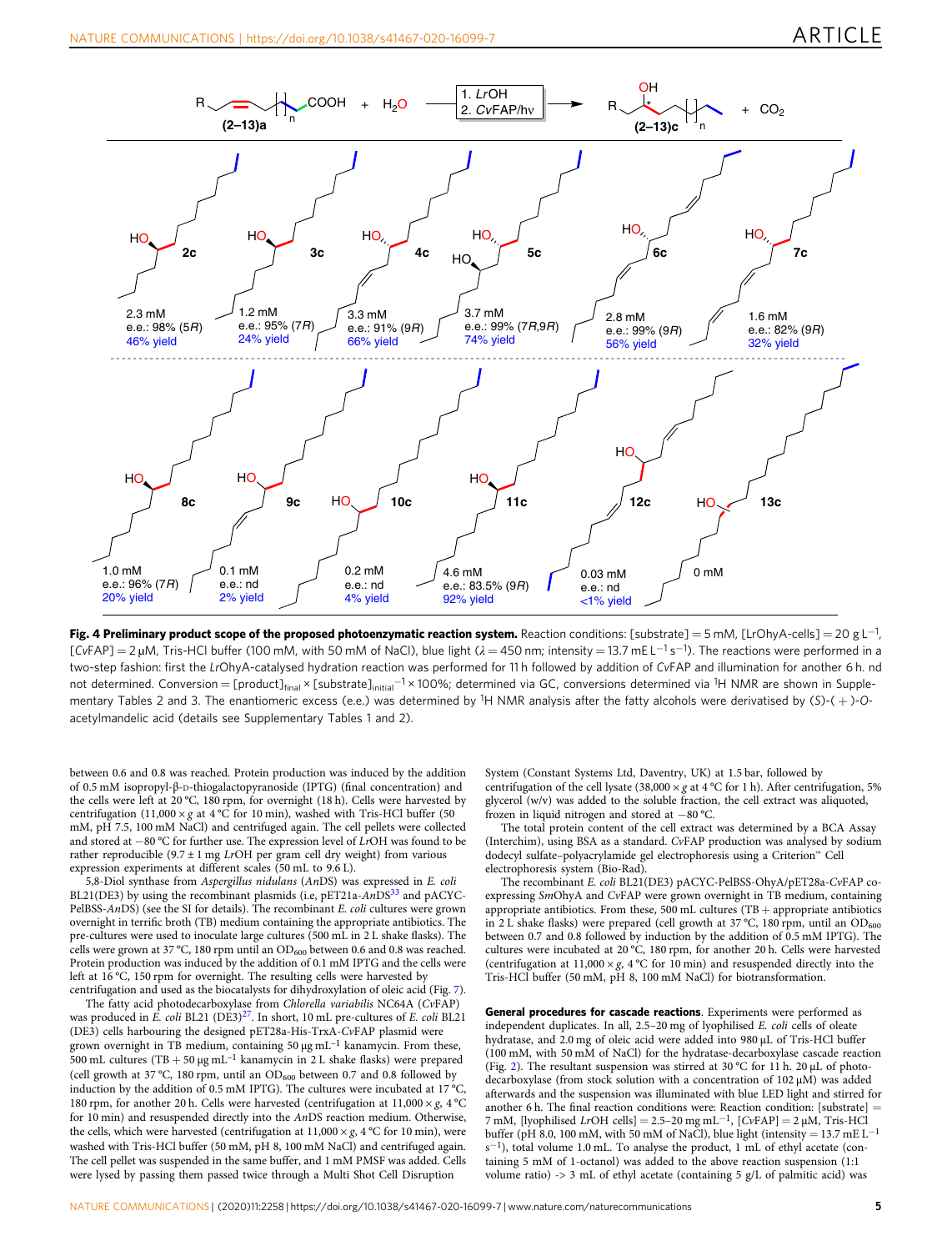<span id="page-5-0"></span>![](_page_5_Figure_2.jpeg)

Fig. 5 Trienzymatic cascade for the transformation of triolein into 9 heptadecanol using a two-liquid-phase approach. The aqueous reaction medium is supplemented with neat triolein (triglyceride phase) serving as substrate reservoir and product sink. In the reaction sequence, triolein is hydrolysed by the lipase from Candida rugosa (CrLip, located at the interphase) liberating glycerol and oleic acid. The latter is hydrated and decarboxylated (catalysed by LrOHyA and CvFAP) yielding 9-heptadeconol, which partitions back into the hydrophobic phase.

added to the above reaction suspension (3:1 volume ratio) The organic phase was collected by centrifugation and was dried over MgSO<sub>4</sub>. The obtained sample was analysed by gas chromatography (GC) (Cp sil 5CB, column 50 m  $\times$  0.53 mm  $\times$  $1.0 \,\mu m$ ).

For the photoenzymatic SmOhyA-hydration and CvFAP-decarboxylation of oleic acid, recombinant E. coli BL21 (DE3) pACYC-PelBSS-OhyA/pET28a-CvFAP was added into 50 mM Tris-HCl buffer (pH 6.5) containing 5 mM oleic acid. For the reaction, first the SmOhyA-catalysed hydration reaction was performed for 0.125 h followed by CvFAP-catalysed decarboxylation under illumination for another 1.625 h. The final reaction conditions were: reaction condition: [oleic acid] = 5 mM, [E. coli co-expressing SmOhyA and CvFAP] = 7 g L<sup>-1</sup>, Tris-HCl buffer pH 6.5 (50 mM), illumination with blue light ( $\lambda = 450$  nm; intensity =  $13.7 \text{ m} \text{E} \text{L}^{-1} \text{ s}^{-1}$ ).

For the photoenzymatic diol synthesis-decarboxylation of oleic acid (Fig. [7](#page-6-0)), 7 mg E. coli cells containing 5,8-diol synthase (AnDS cells) and 7 mg of oleic acid were added into 980  $\mu$ L of HEPES buffer pH 7.5 (50 mM, with 10% (v/v) DMSO). The resultant suspension was stirred at 40 °C for 2 h. Afterwards, 7 mg E. coli cells containing photodecarboxylase (CvFAP cells) was added and the suspension was illuminated with blue LED light and stirred for another 7 h. The final reaction conditions were: [oleic acid] = 15 mM, [AnDS cells] = 7 gL<sup>-1</sup>, [CvFAP cells] = 7 gL<sup>-1</sup>, HEPES buffer pH 7.5 (50 mM, with 10% (v/v) DMSO), blue light (intensity = 13.7 mE L<sup>-1</sup> s<sup>-1</sup>), total volume 1 mL. To analyse the product, 3 mL of ethyl acetate (containing 5 g L−<sup>1</sup> of palmitic acid as internal standard) was added to the above reaction suspension (3:1 volume ratio) and vigorously mixed. The organic phase was collected by centrifugation and was dried over MgSO<sub>4</sub>. The obtained sample was analysed by gas<br>chromatography/mass spectrometry (GC/MS)<sup>15,[35](#page-7-0)</sup>. The results are included in the Supplementary Fig. 51).

Preparative-scale synthesis starting from linoleic acid. 98 millilitres of Tris-HCl buffer (pH 8.0, 100 mM, with 50 mM of NaCl) containing 10 mM of substrate and 2 g of lyophilised LrOH cells were mixed in a beaker and stirred at 30 °C for

![](_page_5_Figure_8.jpeg)

Fig. 6 Photoenzymatic cascade. a Reaction scheme of the photoenzymatic cascade combining SmOhA and CvFAP in a single expression host. b Time course of the conversion of oleic acid using co-expressed enzymes. Oleic acid (1a, black circles) was converted via 10-hydroxystearic acid (1b, green squares) into 9-heptadecanol (1c, blue diamonds) and the side-product (Z)-heptadec-8-ene (1f, grey empty circles) using the freshly designed, all-inclusive E. coli BL21 (DE3) pACYC-PelBSS-OhyA/pET28a-CvFAP. [oleic acid] = 5 mM, [E. coli co-expressing SmOhyA and CvFAP] = 7 g dry cells L−<sup>1</sup> , Tris-HCl buffer pH 6.5 (50 mM), illumination with blue light ( $\lambda = 450$  nm; intensity = 13.7 mE L<sup>-1</sup>s<sup>-1</sup>). For the reaction, first the SmOhyA-catalysed hydration reaction was performed for 0.125 h followed by CvFAP-catalysed decarboxylation under illumination for another 1.625 h. Values represent the average of duplicates ( $n = 2$ ). Error bars indicate the standard deviation.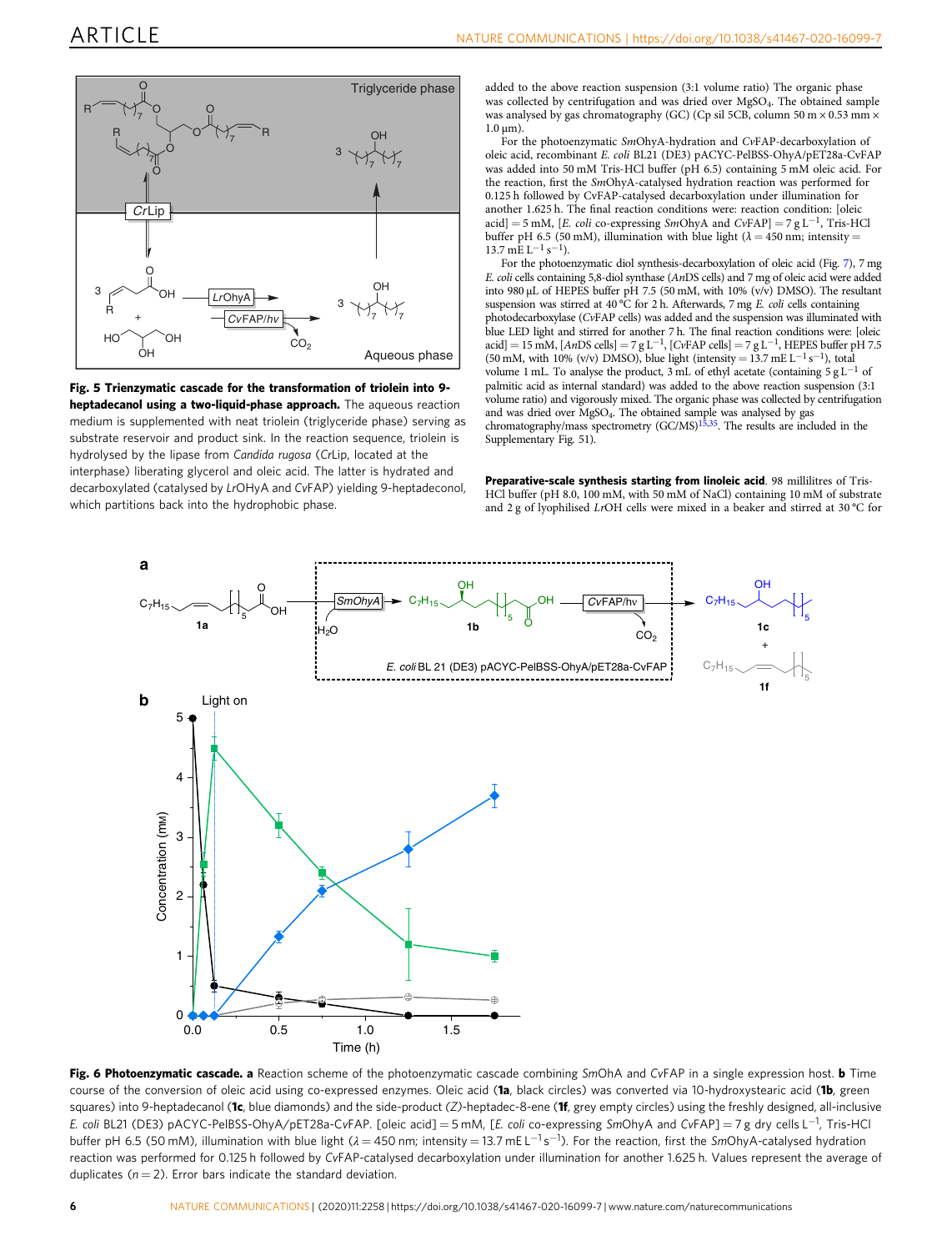<span id="page-6-0"></span>![](_page_6_Figure_2.jpeg)

Fig. 7 Photoenzymatic cascade. a Reaction scheme of the photoenzymatic cascade transforming oleic acid into Photoenzymatic diol synthesisdecarboxylation of oleic acid. **b** Typical time course [oleic acid] = 15 mM, [AnDS cells] = 7 g L<sup>−1</sup>, [CvFAP cells] = 7 g L<sup>−1</sup>, HEPES buffer pH 7.5 (50 mM, with 10% (v/v) DMSO), illumination with blue light ( $\lambda$  = 450 nm; intensity = 13.7 mE L<sup>−1</sup> s<sup>−1</sup>): oleic acid (black circles), 8-hydroperoxy-9(Z)-octadecenoic acid (1g, green empty triangles), 5,8-dihydroxy-9(Z)-octadecenoic acid (1d, green triangles), (4S,7R,Z)-heptadec-8-ene-4,7-diol (1e, blue squares), (Z)heptadec-8-ene (1f, grey circles). For the reaction, first the AnDS-catalysed diol synthetic reaction was performed for 2 h followed by addition of CvFAP and illumination for another 7 h. The absolute configuration is based on the enantioselectivity of the synthase as previously established by Oh and coworkers[28,48](#page-7-0).

48 h. The beaker was sealed by using parafilm. Two millilitres of photodecarboxylase (from stock solution with a concentration of 102 µM) was added afterwards and the suspension was illuminated by blue LED and stirred for 48 h. The final reaction condition was: [linoleic acid] =  $10 \text{ mM}$ , [lyophilised LrOH cells]  $= 20$  mg mL<sup>-1</sup>, [CvFAP] = 2 μM, Tris-HCl buffer (pH 8.0, 100 mM, with 50 mM of NaCl), blue light (intensity =  $13.7 \text{ mE L}^{-1} \text{ s}^{-1}$ ), total volume 1.0 mL. At the end of the cascade reactions, the mixture was extracted with ethyl acetate (75 mL, 2×). The extraction solvent of the combined phases was removed under reduced pressure. The crude product was purified via flash chromatography (liquid loading) on silica gel using heptane/ethyl acetate 40:1 as eluent for 15 min, followed by a programmed gradient for 10 min (ethyl acetate/heptane (2.5 to 80% ethyl acetate/ heptane gradient). 82.5 mg (32.5% isolated yield) of the corresponding alcohol was obtained starting from linoleic acid.

Reporting summary. Further information on research design is available in the Nature Research Reporting Summary linked to this article.

#### Data availability

The data that support the findings of this study are available from the corresponding authors upon reasonable request. The source data underlying Figs. [3,](#page-3-0) [6,](#page-5-0) 8 and Supplementary Figs. 7 and 25 are provided as a Source data file.

Received: 30 July 2019; Accepted: 9 April 2020; Published online: 07 May 2020

### **References**

- 1. Straathof, A. J. J. Transformation of biomass into commodity chemicals using enzymes or cells. Chem. Rev. 114, 1871–1908 (2013).
- 2. Bozell, J. J. & Petersen, G. R. Technology development for the production of biobased products from biorefinery carbohydrates-the US Department of Energy's "Top 10" revisited. Green. Chem. 12, 539–554 (2011).
- Aransiola, E. F. et al. A review of current technology for biodiesel production: state of the art. Biomass-. Bioenergy 61, 276–297 (2014).
- 4. Ansorge-Schumacher, M. B. & Thum, O. Immobilised lipases in the cosmetics industry. Chem. Soc. Rev. 42, 6475–6490 (2013).
- 5. Rude, M. A. et al. Terminal olefin (1-alkene) biosynthesis by a novel P450 fatty acid decarboxylase from Jeotgalicoccus species. Appl. Environ. Microbiol. 77, 1718–1727 (2011).
- 6. Pickl, M. et al. Mechanistic studies of fatty acid activation by CYP152 peroxygenases reveal unexpected desaturase activity. ACS Catal. 9, 565–577 (2018).
- 7. Wang, J. et al. Exploring substrate scope and stereoselectivity of P450 peroxygenase OleTJE in olefin-forming oxidative decarboxylation. Chem. Commun. 52, 8131–8133 (2016).
- 8. Rui, Z. et al. Microbial biosynthesis of medium-chain 1-alkenes by a nonheme iron oxidase. Proc. Natl Acad. Sci. 111, 18237–18242 (2014).
- 9. Bojarra, S. et al. Bio-based α,ω-functionalized hydrocarbons from multi-step reaction sequences with bio- and metallo-catalysts based on the fatty acid decarboxylase OleTJE. ChemCatChem 10, 1192–1201 (2018).
- 10. Zachos, I. et al. Photobiocatalytic decarboxylation for olefin synthesis. Chem. Commun. 51, 1918–1921 (2015).
- 11. Dennig, A. et al. Enzymatic oxidative tandem decarboxylation of dioic acids to terminal dienes. Eur. J. Org. Chem. 21, 3473–3477 (2016).
- 12. Dennig, A. et al. Oxidative decarboxylation of short-chain fatty acids to 1 alkenes. Angew. Chem. Int. Ed. 54, 8819–8822 (2015).
- 13. Wu, S. et al. Chemo-enzymatic cascades to produce cycloalkenes from biobased resources. Nat. Commun. 10, 5060 (2019).
- 14. Baraibar, A. G. et al. A one-pot cascade reaction combining an encapsulated decarboxylase with a metathesis catalyst for the synthesis of bio-based antioxidants. Angew. Chem. Int. Ed. 55, 14823–14827 (2016).
- 15. Urlacher, V. B. & Girhard, M. Cytochrome P450 monooxygenases in biotechnology and synthetic biology. Trends Biotechnol. 37, 882–897 (2019).
- 16. Wang, Y. et al. Peroxygenases en route to becoming dream catalysts. What are the opportunities and challenges? Curr. Opin. Chem. Biol. 37, 1–9 (2017).
- 17. Hofrichter, M. & Ullrich, R. Oxidations catalyzed by fungal peroxygenases. Curr. Opin. Chem. Biol. 19, 116–125 (2014).